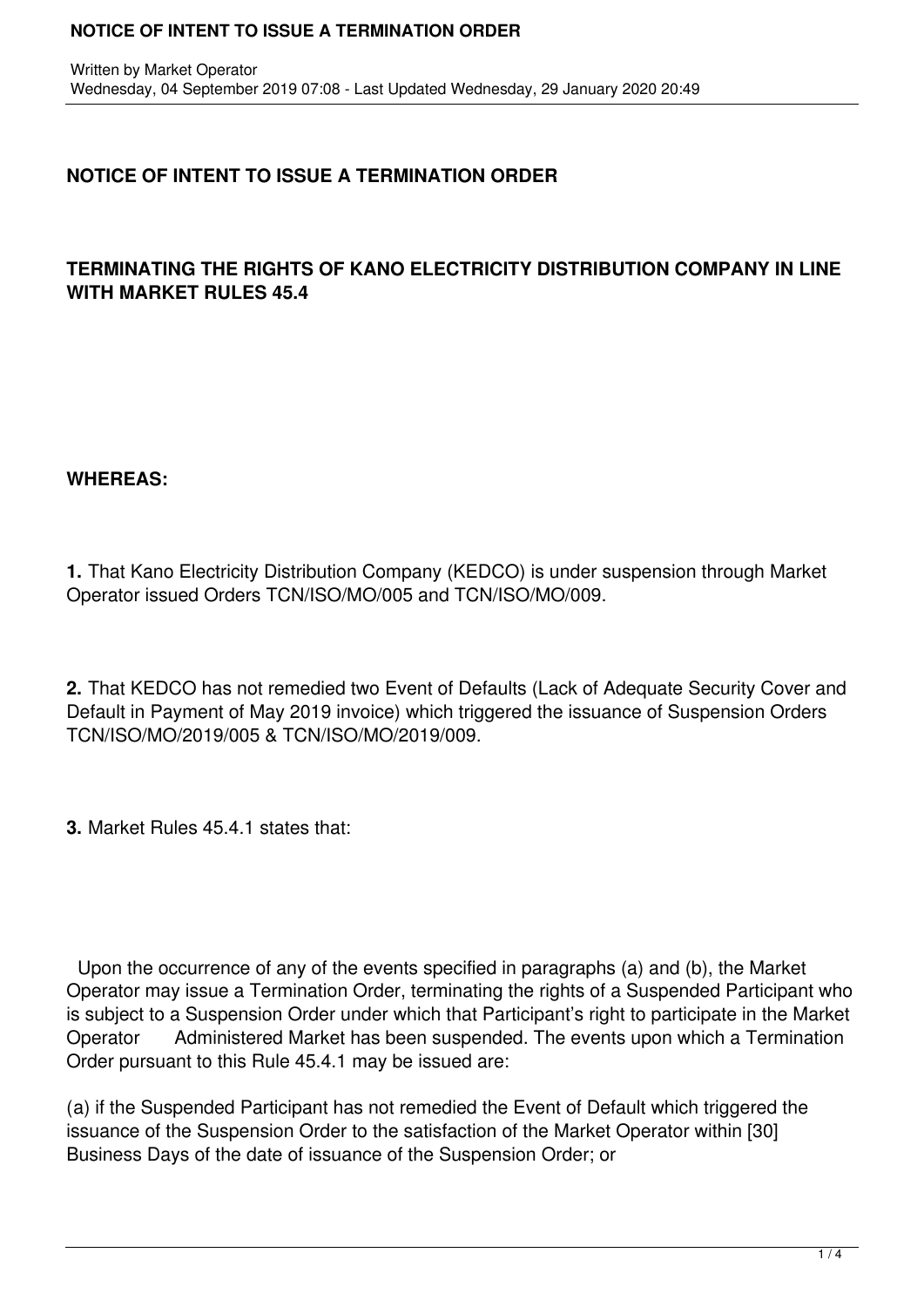(b) where the Suspended Participant has notified the Market that it is not likely to remedy such Event of Default.

**4.** Market Rules 45.4.3 further states that:

Where the Market Operator intends to issue a Termination Order in respect of any Participant, the Market Operator shall give the Participant notice of its intention, specifying:

(a) the grounds upon which it proposes to issue the Termination Order and details of any evidence relied upon;

(b) the time within which the Participant may make written representations on why the Termination Order should not be issued; and

(c) the right of the Participant to request a hearing before the Market Operator to show cause why the Termination Order should not be issued.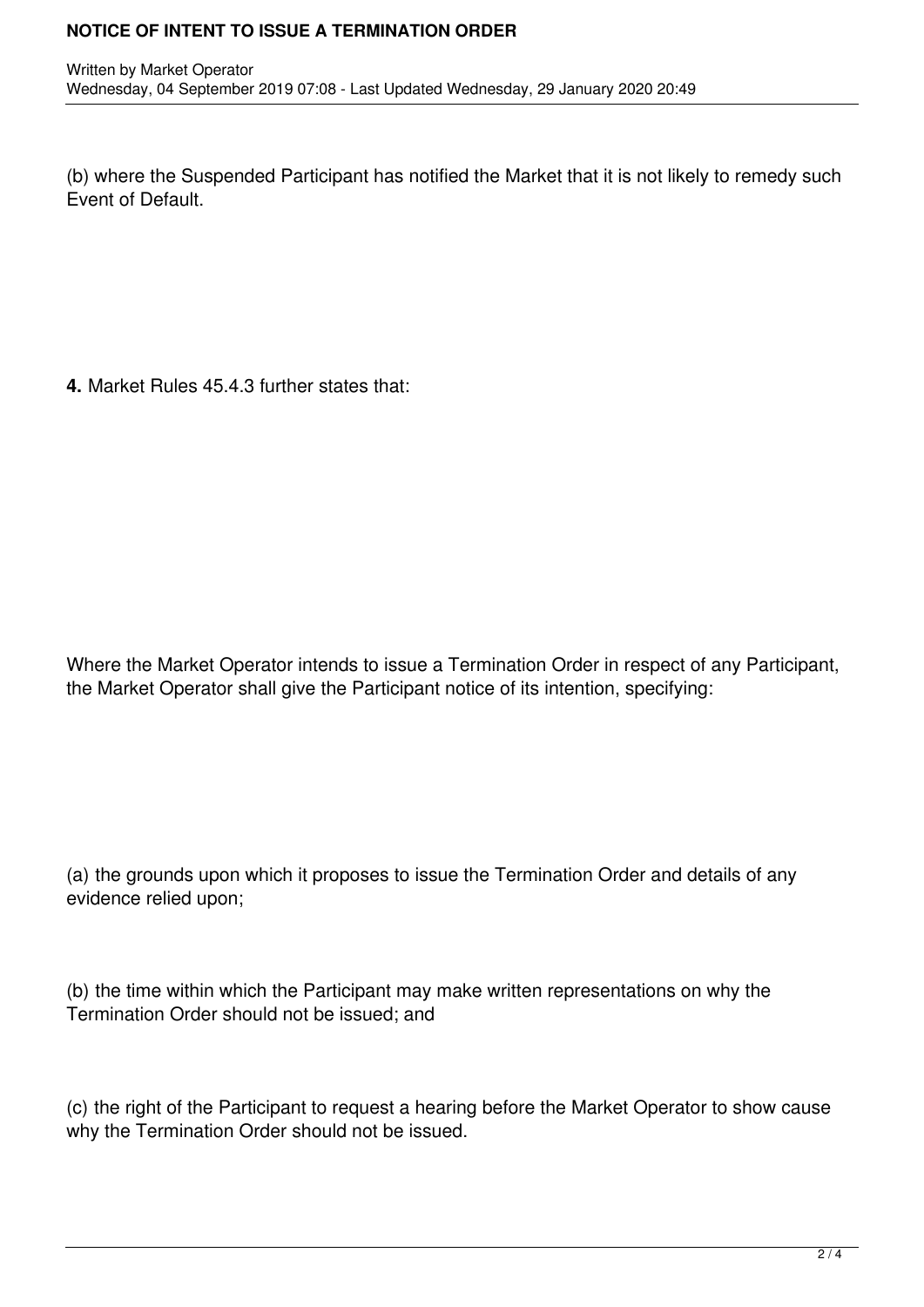#### **NOTICE OF INTENT TO ISSUE A TERMINATION ORDER**

**5.** Based on Market Rules 45.4.1 and 45.4.3 the Market Operator hereby gives Kano Electricity Distribution Company (KEDCO) of this Notice of Intent to Issue a Disconnection (NIIDO) **on the grounds**

that is has not cured the events of Default which triggered Suspension Order TCN/ISO/MO/005 ( issued July 21, 2019) within 30 business days.

· KEDCO has still not topped up its Security Cover and has made media claims it is not going to top it up.

· KEDCO has not paid in full its May 2019 invoice, still owing N315,805,053.49 representing 50% of the invoice.

**6.** In line with Market Rules 45.4.3.b KEDCO is required to make a written representation to the Market Operator why the Termination Order should not be issued by September 10, 2019.

· KEDCO submission is required to be submitted in 10 copies.

**7.** KEDCO is hereby invited to exercise its right to request for a hearing before the Market Operator on or before September 10, 2019, to show cause why the Termination Order should not be issued in line with Market Rules 45.4.3.c